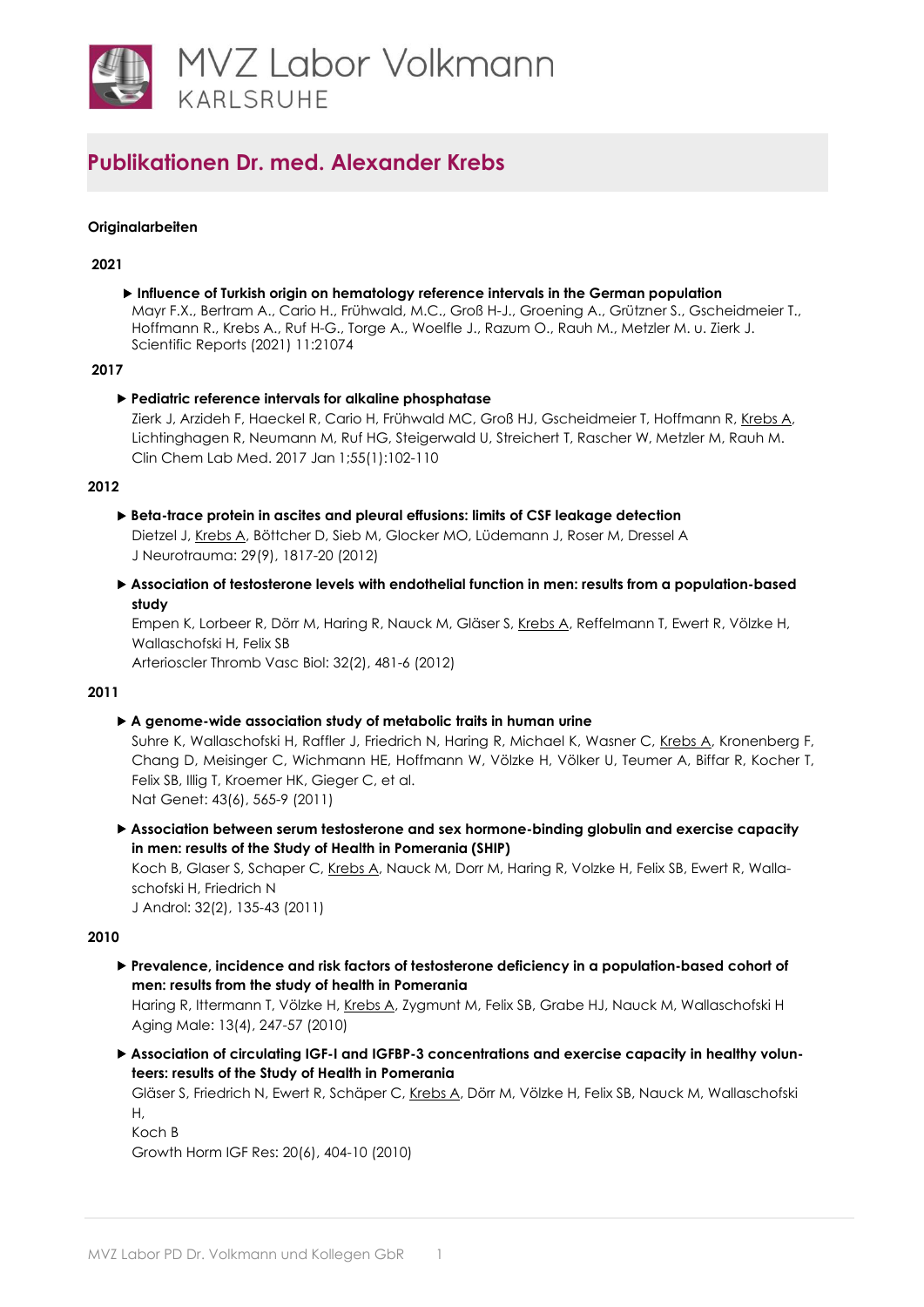

# **Publikationen Dr. med. Alexander Krebs**

 **Association of serum IGF1 with endothelial function: results from the population-based study of health in Pomerania**

Empen K, Lorbeer R, Völzke H, Robinson DM, Friedrich N[, Krebs A, N](http://www.ncbi.nlm.nih.gov/pubmed/20651065)auck M, Reffelmann T, Ewert R, Felix SB, Wallaschofski H, Dörr M Eur J Endocrinol: 163(4), 617-23 (2010)

 **Thyroid function tests in patients taking thyroid medication in Germany: Results from the populationbased Study of Health in Pomerania (SHIP)**

Hannemann A, Friedrich N, Haring R, [Krebs A, V](http://www.ncbi.nlm.nih.gov/pubmed/20712884)ölzke H, Alte D, Nauck M, Kohlmann T, Schober HC, Hoffmann W, Wallaschofski H BMC Res Notes: 16, 3:227 (2010)

 **Low serum testosterone levels are associated with increased risk of mortality in a population-based cohort of men aged 20-79**

Haring R, Völzke H, Steveling A[, Krebs A, F](http://www.ncbi.nlm.nih.gov/pubmed/20164245)elix SB, Schöfl C, Dörr M, Nauck M, Wallaschofski H Eur Heart J: 31(12), 1494-501 (2010)

 **Urinary albumin excretion, even within the normal range, predicts an increase in left ventricular mass over the following 5 years**

Reffelmann T, Dörr M, Völzke H, Friedrich N, [Krebs A, It](http://www.ncbi.nlm.nih.gov/pubmed/20200499)termann T, Felix SB Kidney Int: 77(12), 1115-22 (2010)

- **Hepatic steatosis is associated with low serum testosterone and high serum DHEAS levels in men** Völzke H, Aumann N[, Krebs A, N](http://www.ncbi.nlm.nih.gov/pubmed/19226405)auck M, Steveling A, Lerch MM, Rosskopf D, Wallaschofski H Int J Androl: 33(1), 45-53 (2010)
- **Age- and gender-specific reference ranges for serum insulin-like growth factor I (IGF-I) and IGFbinding protein-3 concentrations on the Immulite 2500: results of the Study of Health in Pomerania (SHIP)**

Friedrich N, [Krebs A, N](http://www.ncbi.nlm.nih.gov/pubmed/19943810)auck M, Wallaschofski H Clin Chem Lab Med: 48(1), 115-20 (2010)

## **2009**

 **Association between serum insulin-like growth factor (IGF) I and IGF binding protein-3 and lung function**

Gläser S, Friedrich N, Ewert R, Schäper C, Nauck M, Dörr M, Völzke H, Felix SB, [Krebs A, W](http://www.ncbi.nlm.nih.gov/pubmed/19401363)allaschofski  $H$ .

Koch B

J Clin Endocrinol Metab: 94(7), 2452-8 (2009)

### **2008**

- **Reference ranges for serum dehydroepiandrosterone sulfate and testosterone in adult men** Friedrich N, Völzke H, Rosskopf D, Steveling A, [Krebs A, N](http://www.ncbi.nlm.nih.gov/pubmed/18599883)auck M, Wallaschofski H J Androl: 29(6), 610-7 (2008)
- **Neutrophils in cerebrospinal fluid without pleocytosis**  Dietzel J[, Krebs A, L](http://www.ncbi.nlm.nih.gov/pubmed/18474079)üdemann J, Roser M, Dressel A Eur J Neurol: 15(6), 634-6 (2008)